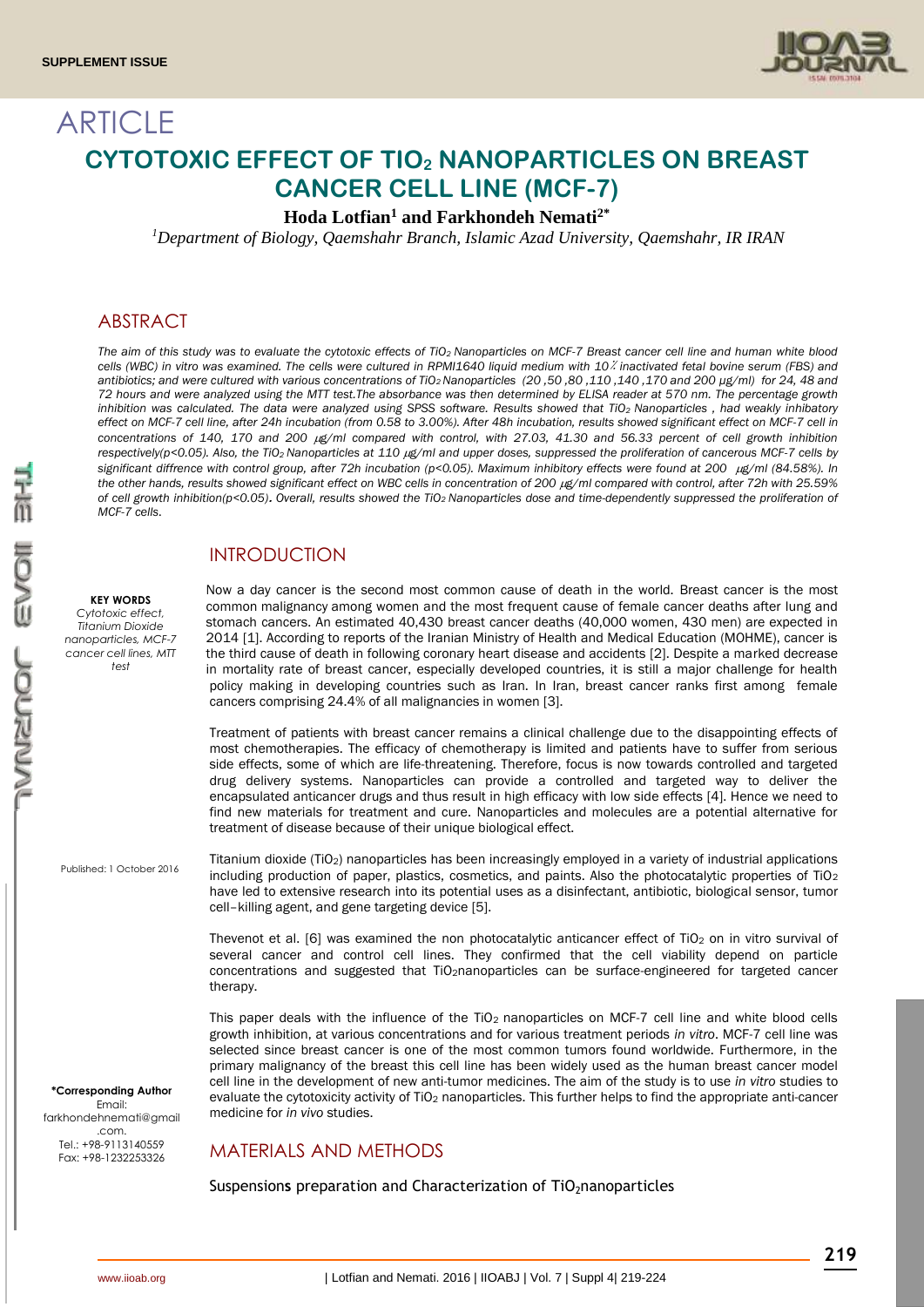

TiO2Nanoparticles, with partial size 10-25 nm, were purchased from P25-DEGUSSA company, Germany (Nano-Rahpouyane Mahan Iranian company).Purified TiO2Nanoparticles were characterized for Morphology, Particle size, zeta potential and polydispersity index (PDE). Morphology was determined by Scanning Electron Micrograph (SEM), particle size (Photon Correlation Spectroscopy), Zeta potential and PDE using zeta sizer (Delsi Nano, C, Beckman Coulter). TiO<sub>2</sub>anoparticles were suspended in ultrapure water, sonicated (1min) and diluted in cell culture medium to optimize suspension stability.

#### Evaluation of in vitro cytotoxic activity of the  $TiO<sub>2</sub>$ nanoparticles on cell lines

The cytotoxicity of TiO2Nanoparticles on MCF-7 cell line and white blood cells was determined by the MTT assay. Cells were seeded in 96-well tissue culture plates. Stock solutions of TiO2Nanoparticles (5 mg/ml) were prepared in sterile distilled water and diluted to the required concentrations (20, 50,80,110, 140, 170and 200 µg/ml) using the cell culture medium.

#### Cell cultures

MCF-7 cancer cell line were purchased from Pasteur Institute of Iran (NCBI C135). The cells was grown and maintained in a humidified incubator at 37 ºC and in 5% CO<sup>2</sup> atmosphere. RPMI-1640 medium (SIGMA) was supplemented with 0.01 mg/ml heat inactivated Fetal Calf Serum (FCS), 100 units/ml penicillin, and 100 μg/ml streptomycin (ALL FROM INVITROGEN GIBCO) was used for cell cultures. Upon reaching confluency, the cells were passaged. After being harvested from sterile T75 culture flasks, the cells were counted using a hemocytometer and cell viability was determined by trypan blue exclusion. Three thousand cells from log phase cultures were seeded in 100 μl of RPMI medium supplemented with 10% fetal bovine serum per well of 96-well flat-bottom culture plates. Cells were incubated with the TiO2Nanoparticles solution for a defined time (72 hours). Proliferative response and cell death of the TiO2Nanoparticles treated cells were determined using MTT assay and cell death ELISA Cell Viability Assay, respectively.

### MTT Cell viability assay

Growth of tumoral cells quantitated by the ability of living cells to reduce the yellow dye 3-(4,5-dimethyl- 2 thiazolyl)-2,5-diphenyl-2H-terazolium bromide (MTT) to a blue formazan product. At the end of 24, 48 and 72 hours incubation, the medium in each well was replaced by MTT solution. 20 μl of MTT solution (5 mg/ mL) in phosphate buffer saline (1/10 of total volume in a well) was added to wells. Then, the plates were incubated for 4 hours under 5%  $CO<sub>2</sub>$  and 95% air at 37°C. MTT reagent was removed and the formazan crystals produced by viable cells were dissolved in 100 DMSO and gently shaken. The absorbance was then determined by ELISA reader at 570 nm. The percentage growth inhibition was calculated using following formula,

% cell inhibition =  $100 - [(At-Ab)/(Ac-Ab)] \times 100$ 

Where, At = absorbance value of test compound, Ab = Absorbance value of blank and

Ac = Absorbance value of control.

The effects of TiO2Nanoparticles were expressed by IC50 values (the drug concentration reducing the absorbance of treated cells by 50% with respect to untreated cells).

#### Statistical Analysis

The data are expressed as mean  $\pm$  standard deviation (SD) for at least three independent determinations in triplicate for each experimental point. The data were analyzed using IBM SPSS Statistics 20 software. For all the measurements, one-way ANOVA followed by Duncan's New Multiple Range Test (P≤0.05) was used to assess the statistically significance of difference between control and treatments.

### RESULTS

#### Cell growth inhibition Analysis of TiO<sub>2</sub>Nanoparticles (MTT Assay)

In this study, the growth of human MCF-7 cell line were treated with various concentrations of  $TiO<sub>2</sub>$ nanoparticles ranging from 20 to 200 μg/ml, and the cell growth inhibition was measured by the MTT assay.The experimental data are summarised in [Table 1] with data presented as mean values ± standard deviations.

Results showed that cell growth inhibition was induced in atime-dependent manner after 24, 48 and 72h exposure of human MCF-7 cell line to nanoparticles using the MTT assay, andas the concentration of TiO<sub>2</sub> nanoparticles is increased from 20 to 200 μg/ml, the cell viability decreased, in a dose-dependent manner.

After 24 h, the various concentrations of  $TiO<sub>2</sub>$  nanoparticles had not significant suppression on the proliferation of MCF-7 cell line. The cell growth inhibition of MCF-7 cell line significantly decreased after 48h exposure to TiO2nanoparticles of concentrations 140, 170 and 200 (*P*< 0.05) with 27.03, 41.30 and 56.33 percent of inhibition respectively.Also, after 72h incubation, the MTT assay of TiO<sub>2</sub>Nanoparticles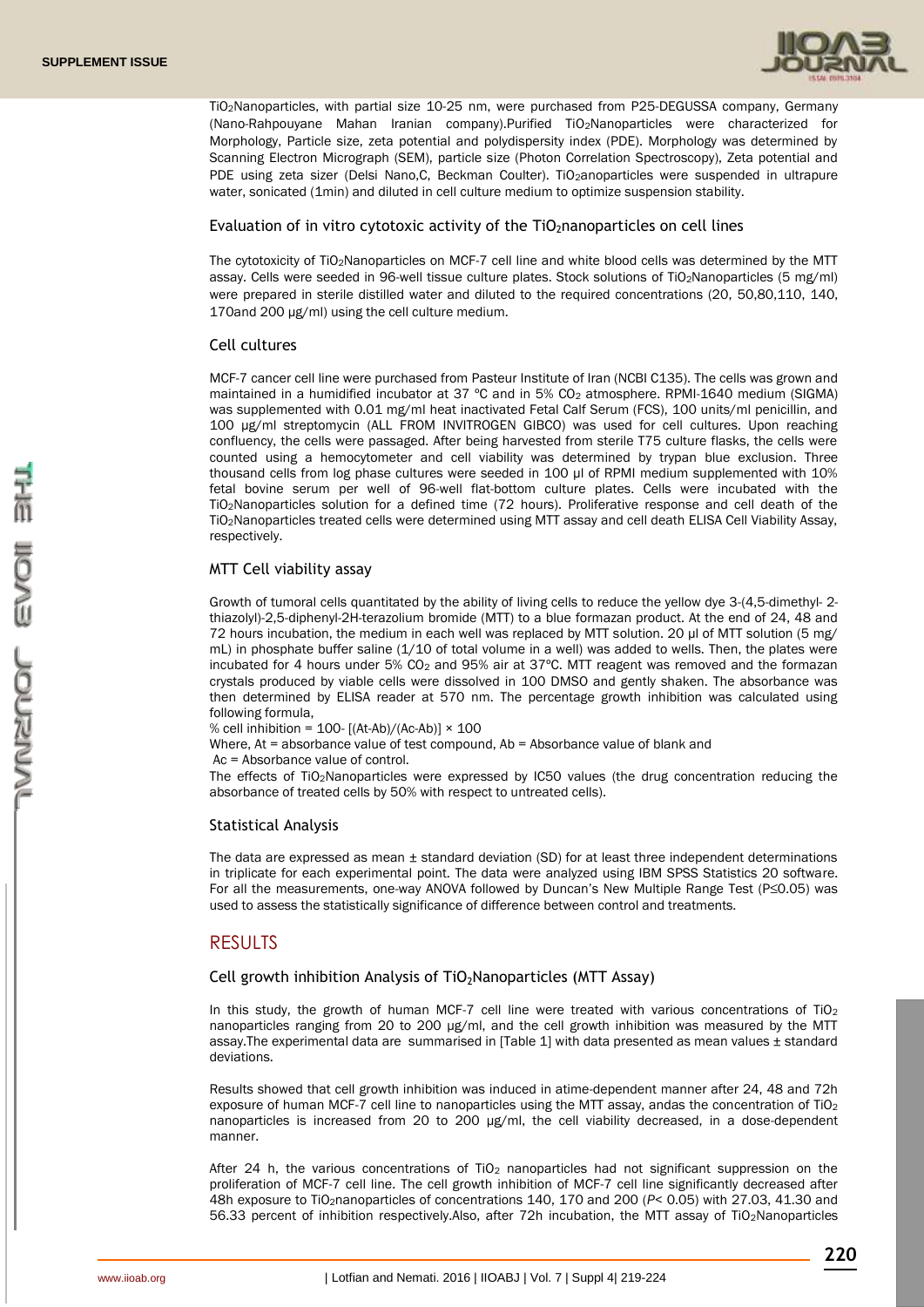

showed significant effect on MCF-7 cell in concentration of 80 µg/ml and upper doses compared with control and the value of cell growth inhibition percentage were 67.15, 71.89, 74.60, 83.44 and 84.58, respectively(P<0.05). The highest cytotoxicity of this solution against MCF-7 cell was obtained 84.58 percent of cell growth inhibition by 200 μg/ml after 72h[Table 1].

The IC50 value for TiO2nanoparticles after 24h is 163.7 μg/ml, after 48h is 7.16 μg/ml and after 72h is6.73μg/ml. As seen, when the time of incubation increases, the IC<sub>50</sub>values decreases (Table 1). Overall, after exposure to TiO2, a time- and dose-dependent significant increase in cell growth inhibition, with MTT test [Fig.1] was observed.

The white blood cell viability for TiO<sub>2</sub> nanoparticles of 200  $\mu$ g/ml after 24, 48 and 72h incubation are given in Figure 2. Results showed that white blood cell viabilitywere73.94, 63.33 and 74.40% after 24, 48 and 72h incubation, respectively [Fig. 2].After48 h incubation with TiO<sub>2</sub> nanoparticles had shown more suppression effect on the viability of white blood cells as a comparison with the control group (63.33 %)  $(P<0.001)$ .

**Table 1:** Cytotoxicity activity of TiO<sub>2</sub> NPs against MCF-7 cell line and white blood cells at different concentrations by MTT assay. Values represent the mean of three experiments.

| <b>Concentrations of</b><br>$TiO2NPs$ ( $\mu$ g/ml) | <b>Absorbance</b> | Inhibition (%)                   | $IC_{50}$ ( $\mu$ g/ml) | <b>SEM</b> | P-value        |  |  |  |  |  |
|-----------------------------------------------------|-------------------|----------------------------------|-------------------------|------------|----------------|--|--|--|--|--|
| After 24h incubation                                |                   |                                  |                         |            |                |  |  |  |  |  |
| Control of WBC                                      | $0.454 \pm 0.017$ | $\omega$                         |                         | 0.017      |                |  |  |  |  |  |
| <b>WBC</b>                                          | $0.358 + 0.018$   | 26.064 ±0.046                    |                         | 0.033      | 0.066          |  |  |  |  |  |
| Control                                             | $0.155 \pm 0.012$ |                                  |                         | 0.008      | $\omega$       |  |  |  |  |  |
| 20                                                  | $0.153 + 0.001$   | $0.580 + 0.141$                  |                         | 0.100      | 0.819          |  |  |  |  |  |
| 50                                                  | $0.152 + 0.037$   | $0.620 \pm 0.504$                |                         | 0.365      | 0.924          |  |  |  |  |  |
| 80                                                  | $0.151 + 0.025$   | $0.858 + 0.456$                  |                         | 0.322      | 0.864          |  |  |  |  |  |
| 110                                                 | $0.152 \pm 0.010$ | $1.095 + 0.272$                  |                         | 0.192      | 0.828          |  |  |  |  |  |
| 140                                                 | $0.151 \pm 0.034$ | $1.411 \pm 0.495$                |                         | 0.350      | 0.890          |  |  |  |  |  |
| 170                                                 | $0.151 \pm 0.023$ | 1.885±0.419                      | 163.7                   | 0.296      | 0.841          |  |  |  |  |  |
| 200                                                 | $0.152 \pm 0.017$ | $3.003 \pm 0.224$                |                         | 0.158      | 0.811          |  |  |  |  |  |
| After 48h incubation                                |                   |                                  |                         |            |                |  |  |  |  |  |
| Control of WBC                                      | $0.271 \pm 0.010$ |                                  |                         | 0.007      |                |  |  |  |  |  |
| <b>WBC</b>                                          | $0.187 \pm 0.006$ | 36.674±0.004 <sup>**</sup>       |                         | 0.002      | 0.001          |  |  |  |  |  |
| Control                                             | $0.097 + 0.005$   | $\sim 100$                       |                         | 0.0004     | $\sim 10^{-1}$ |  |  |  |  |  |
| 20                                                  | $0.089 + 0.016$   | 14.938 ±0.245                    | 7.166                   | 0.173      | 0.475          |  |  |  |  |  |
| 50                                                  | $0.089 + 0.015$   | 15.300 ±0.236                    |                         | 0.167      | 0.463          |  |  |  |  |  |
| 80                                                  | $0.085 + 0.012$   | 21.754 ±0.194                    |                         | 0.137      | 0.252          |  |  |  |  |  |
| 110                                                 | $0.085 \pm 0.006$ | 22.605 ±0.088                    |                         | 0.062      | 0.074          |  |  |  |  |  |
| 140                                                 | $0.082 \pm 0.004$ | 27.038 ±0.070 <sup>*</sup>       |                         | 0.049      | 0.029          |  |  |  |  |  |
| 170                                                 | $0.074 \pm 0.001$ | 41.307 $\pm 0.009$ <sup>**</sup> |                         | 0.006      | 0.0006         |  |  |  |  |  |
| 200                                                 | $0.066 \pm 0.013$ | 56.332 ±0.194 <sup>*</sup>       |                         | 0.137      | 0.033          |  |  |  |  |  |
| After 72h incubation                                |                   |                                  |                         |            |                |  |  |  |  |  |
| Control of WBC                                      | $0.380 + 0.009$   | $\sim$                           |                         | 0.006      |                |  |  |  |  |  |
| <b>WBC</b>                                          | $0.294 \pm 0.074$ | 25.597 ±0.164                    |                         | 0.116      | 0.599          |  |  |  |  |  |
| Control                                             | $0.335 + 0.069$   |                                  |                         | 0.049      | $\omega$       |  |  |  |  |  |
| 20                                                  | $0.205 \pm 0.004$ | 41.726 ±0.086                    | 6.730                   | 0.061      | 0.081          |  |  |  |  |  |
| 50                                                  | $0.197 + 0.039$   | 44.577 ±0.158                    |                         | 0.111      | 0.114          |  |  |  |  |  |
| 80                                                  | $0.137 + 0.028$   | $67.154 \pm 0.040$               |                         | 0.028      | 0.014          |  |  |  |  |  |
| 110                                                 | $0.120 \pm 0.008$ | 71.899 ±0.041 <sup>*</sup>       |                         | 0.029      | 0.028          |  |  |  |  |  |
| 140                                                 | $0.111 \pm 0.007$ | 74.606 ±0.051 <sup>*</sup>       |                         | 0.036      | 0.034          |  |  |  |  |  |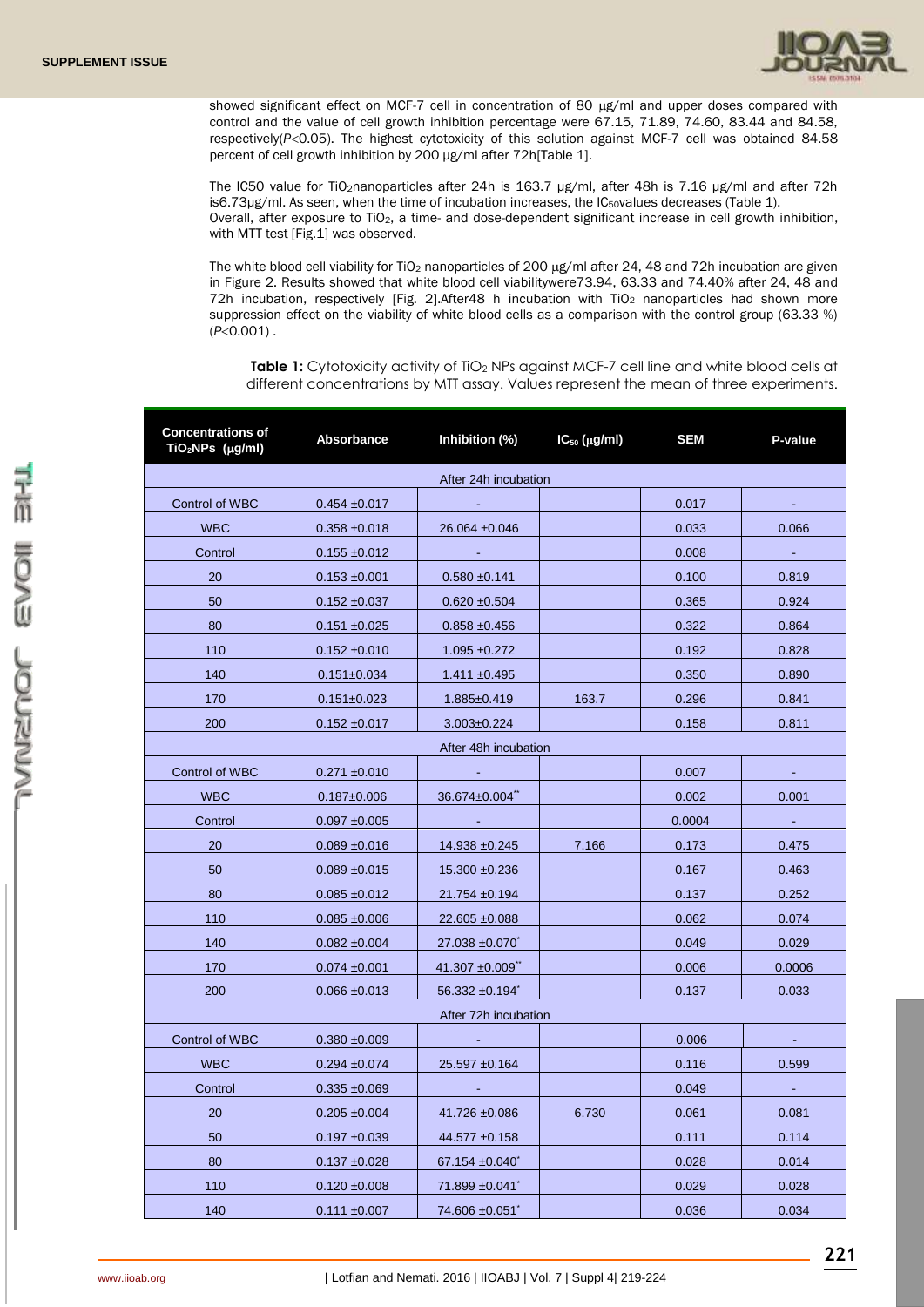

| 170 | $0.086 + 0.004$ | $83.443 \pm 0.038$ <sup>*</sup> | 0.027 | 0.025 |
|-----|-----------------|---------------------------------|-------|-------|
| 200 | $0.082 + 0.002$ | 84.585 ±0.024 <sup>*</sup>      | 0.017 | 0.025 |



**Fig. 1:** Effect of different concentrations of TiO<sub>2</sub> NPsagainst MCF-7 cell line in 24, 48 and 72 h



**Fig. 2:** Effect of TiO<sub>2</sub>NPs (200 µg/ml)on viability ofwhite blood cell in 24, 48 and 72

.……………………………………………………………………………………………………………..

### **DISCUSSION**

TiO<sup>2</sup> nanoparticles are widely used for industrial and medical applications [7, 8]. Since nanoparticles can interact with cell membranes and intracellular organelles in a manner not totally understood, there are increasingly concerns about the adverse health effects of TiO<sub>2</sub> and other nanoparticles. The use of *in vitro* assays of cellular viability in different cancer cell lines is essential for evaluating the potential toxicity of the nanoparticles to discovery of cancer medicins [9]. In this study, we employed toxicity studies based on MTT method. It was seen that TiO<sub>2</sub>nanoparticles induced a massive toxicity in MCF-7 cell line at 72 hours. Also, the present study showed that TiO<sub>2</sub> nanoparticles may be an alternative chemotherapeutic agent for treatment of cancer and with higher nanoparticle concentrations and longer exposure times the percentage of cell growth inhibition increased.

The mechanism of cytotoxicity induced by  $TiO<sub>2</sub>$  nanoparticles is also of scientific interest to researchers. For example Lozano et al. [9] reported this could be due to either the presence of small aggregates formed by TiO2nanoparticles, which could have greater interaction with the cell causing its death.

Also some researchers reported that  $TiO<sub>2</sub>$  particle-mediated tissue toxicity is potentially via particle:cell interactions, presumably related to the surface properties of the TiO<sub>2</sub> particles [10]. It has been reported in several *in vivo* studies that TiO<sub>2</sub> can migrate in the bloodstream via binding to plasma proteins, through the lymphatic system after phagocytosis by macrophages, or to the bone marrow via monocytes [11, 12]. The specific interactions between TiO<sub>2</sub> particles and proteins are not well understood. Studies have revealed that TiO<sub>2</sub> particles have a net negative charge (at  $pH = 7$ ) [13] and also bind preferentially to amino acids containing -OH, -NH, and -NH<sub>2</sub> in their side chains [14]. These findings indicate that TiO<sub>2</sub> particles may react with cell membrane proteins and contribute to cell:particle interaction.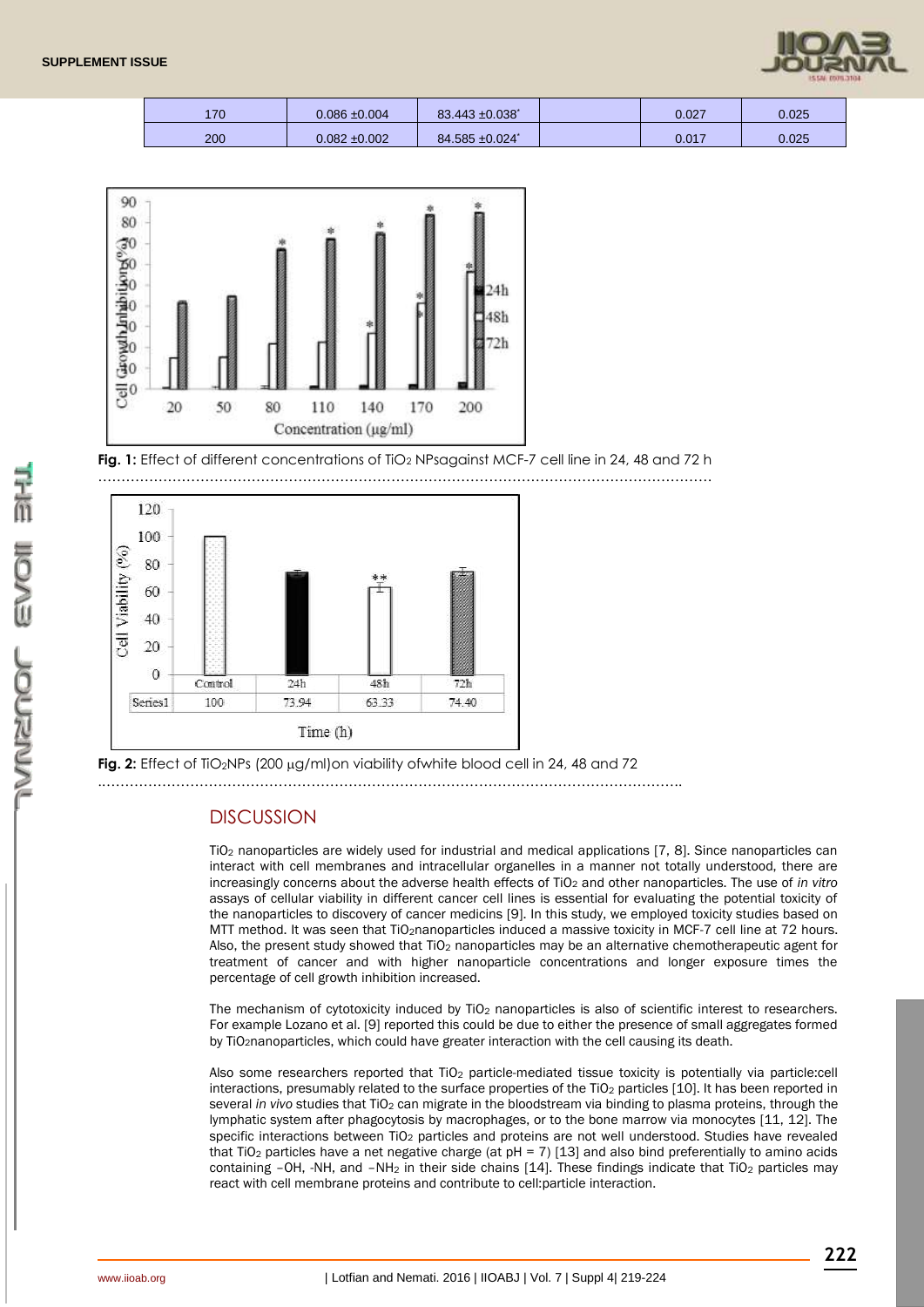

There are several studies on mechanism of toxicity of nanomaterials which have shown that oxidative stress, lipid peroxidation and reaction of DNA with ROS has an important role on DNA damage, destruction of membrane and finally cell death [15, 16, 17, 18]. Nanomaterials play an significan trole in DNA damage, membrane destruction and finally cell death via oxidative stress and lipid per-oxidation [19]. which can develop effective circumstances to destroy tumor with least side effects [20]. Among nanomaterials, TiO<sub>2</sub> is a biocompatible agent which causes inflammation in nano-domain [19], and leads to cell toxicity by super-oxide, H<sub>2</sub>O<sub>2</sub> and free hydroxyl radical formation in mammalians [20]. Increasing free radicals due to induction of oxidative stress activates necrosis and apoptosis reactions and finally leads to cell death [18, 21]. TiO<sub>2</sub> is a biocompatible material which in nano size causes some inflammatory effects [15]. Some evidence showed that nano-TiO<sub>2</sub> causes H<sub>2</sub>O<sub>2</sub> and hydroxyl free radical formation which result to cell toxicity in mammals [19, 20, 21]. This nanoparticle interacts with water molecules in cell medium and using electron capture pathway, produces free radicals specially ROS [22]. The exact mechanism of free radical production by  $TiO<sub>2</sub>$  has not determined yet, but several studies have shown that this crystals aggregate in mitochondria and cause some defect in electron chain and destruct its function. This leads to more and more production of free radicals.

Rezaei-Tavirani et al. [23] findings support that TiO<sub>2</sub> nanoparticles has a high effect on the breast cancer cell line. There exists a wide variety of literature on cytotoxicity induced by TiO2. These include fibroblast and epithelial cells [24, 25], kidney cells [26], neuroblast cells [25] and endothelial cells [27]. All of these studies relate this toxicity to ROS production. Some studies consider synergistic effect of UV radiation and TiO2 nanoparticles on several cells such as CHO [28], glioma [29] and HeLa [30]. These studies relate the enhanced cytotoxicity to the capability of this nanoparticle to react with water molecule in cell medium and yield ROS via electron capture pathway.

Several authors have investigated the cytotoxic effects of TiO<sub>2</sub> nanoparticles on white blood cells. In particular, the cytotoxic effects of P25 Degussa TiO<sub>2</sub> nanoparticles were studied on human peripheral blood lymphocytes by king et al [21] that reported a dose- and time-dependent reduction in cell viability. In this investigation cell viability decreased from 73.94 to 63.33% after 24 to 48h in a time-dependent, but after 72h the cell viability rebounded to 74.40%. Also in a subsequent study [31], the same researchers found that P25 Degussa TiO<sub>2</sub> nanoparticles caused apoptosis of human peripheral blood lymphocytes. Similar effects were also observed in macrophage cell lines, particularly a decrease in cell viability and an increase in apoptosis [32].

In conclusion, this study represents a novel observation on influence of TiO<sub>2</sub> particles on cancer cell deeth. These interesting results suggest that  $TiO<sub>2</sub>$  nanopparticles may provide a degree of toxicity based on the interactions between the time and it's concentrations. However, more studies are needed to elucidate the effects of TiO<sub>2</sub>nanoparticles, and to clarify the mechanisms of the TiO<sub>2</sub> nanoparticles toxicity on cells, with the aim of developing new strategies for the treatment of cancer and other illness.

### CONFLICT OF INTEREST

There is no conflict of interest

#### ACKNOWLEDGEMENTS None

FINANCIAL DISCLOSURE None

### **REFERENCES**

- [1] American Cancer Society. [2014] Global Cancer Facts & Figures 2nd Edition. Atlanta: American Cancer Society.
- [2] Goya M. [2007] Iranian Annual Cancer Registration Report 2005/2006. Tehran: Center for Disease Control and Prevention, Iranian Ministry of Health and Medical Education.
- [3] Sadjadi A, Nouraie M, Ghorbani A, Alimohammadian M, Malekzadeh R .[2009] Epidemiology of breast cancer in the Islamic Republic of Iran: first results from a population-based cancer registry*. East mediterr Health J*, 15: 1426-31.
- [4] Lifeng Q, Xu Z, Chen M. [2007] In vitro and in vivo suppression of hepatocellular carcinoma growth by chitosan nanoparticles. *European Journal of Cancer.* 4 (3): 184 –193.
- [5] Wang JJ, Sanderson BJ, Wang H. [2007] Cyto- and genotoxicity of ultrafine TiO<sup>2</sup> particles in cultured human lymphoblastoid cells*. Mutat Res*. 628: 99– 106.
- [6] [Thevenot](http://www.pubfacts.com/author/Paul+Thevenot) P, [Cho](http://www.pubfacts.com/author/Jai+Cho) J, [Wavhal](http://www.pubfacts.com/author/Dattatray+Wavhal) D, [Timmons](http://www.pubfacts.com/author/Richard+B+Timmons) RB, [Tang](http://www.pubfacts.com/author/Liping+Tang) L.[2008] Surface chemistry influences cancer killing

effect of TiO2 nanoparticles. *Nanomedicine J.* 23; 4(3):226-36.

- [7] Arshak K, Morris D, Arshak A, Korostynska O, Jafer E .[2006] Evaluating the Suitability of Thick-film TiO2 Capacitors for use in a Wireless Pressure Measurement System. *Materials Science and Engineering*. 26C:1077–1081.
- [8] Agar FJ, Justicia I, Gerbasi R, Battiston GA, McSporran N, Figueras A .[2006] RBS Analysis of Substoichiometric TiO2-anatase Thin Films for Visible Light Photocatalysis. *Nuclear Instruments and Methods in Physics Research*. 249B:490–492.
- [9] Lozano, Rey T, Rojas M, Moya S, et al. [2011] Cytotoxicity effects of metal oxide nanoparticles in human tumor cell lines. *Journal of Physics:ConferenceSeries.* 304: 12-46
- [10] Warheit DB, Webb TR, Reed KL, Frerichs S, Saves CM. [2007] Pulmonary Toxicity Study in Rats with Three Forms of Ultrafine-TiO2 Particles: Differential Responses Related to Surface Properties. *Toxicology*. 230:90–104.
- [11] Urban RM, Jacobs JJ, Tomlinson MJ, Gavrilovich J, Black J, Peoc'h M. [2000] Dissemination of Wear